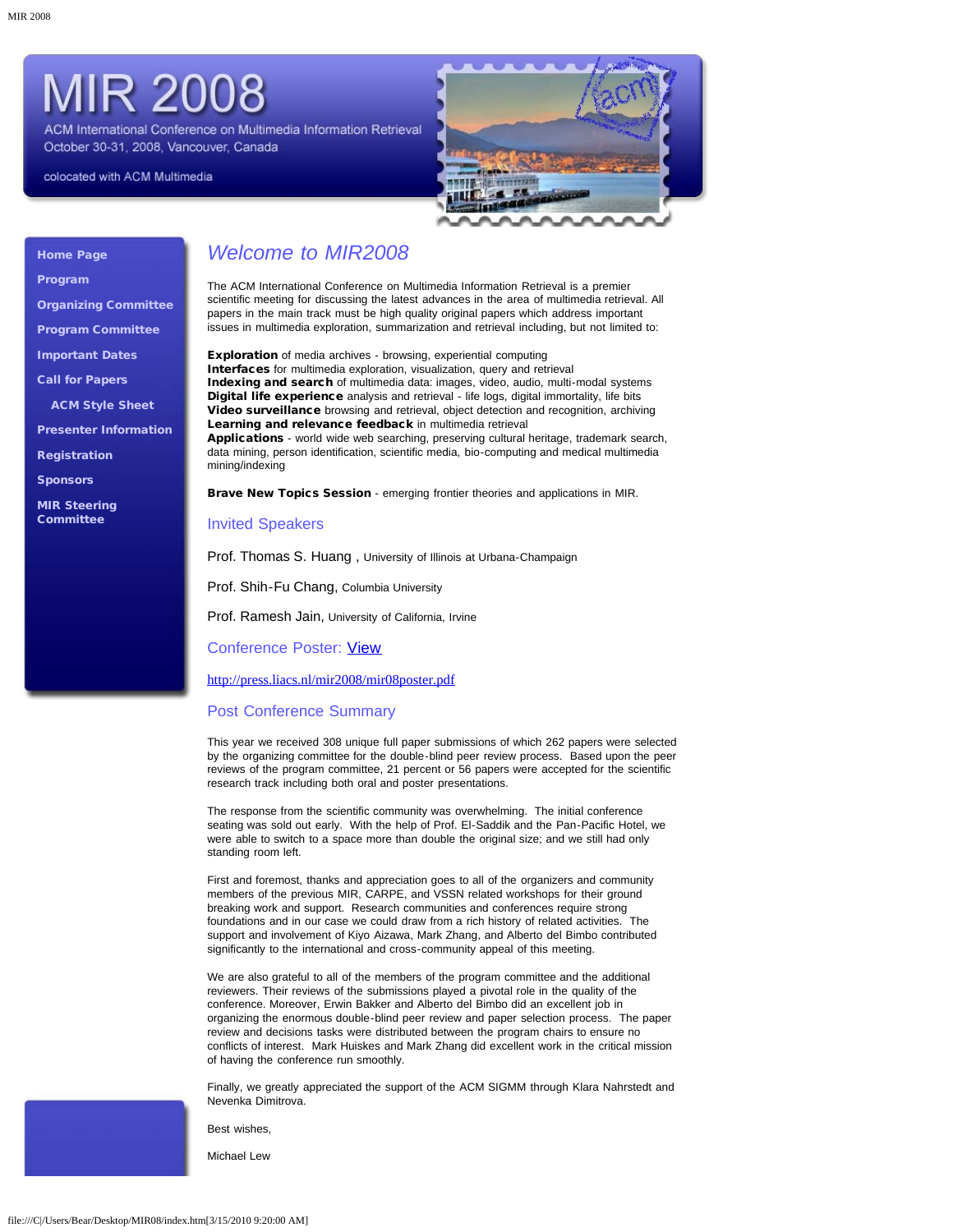*on behalf of the ACM MIR2008 Organizing Committee*

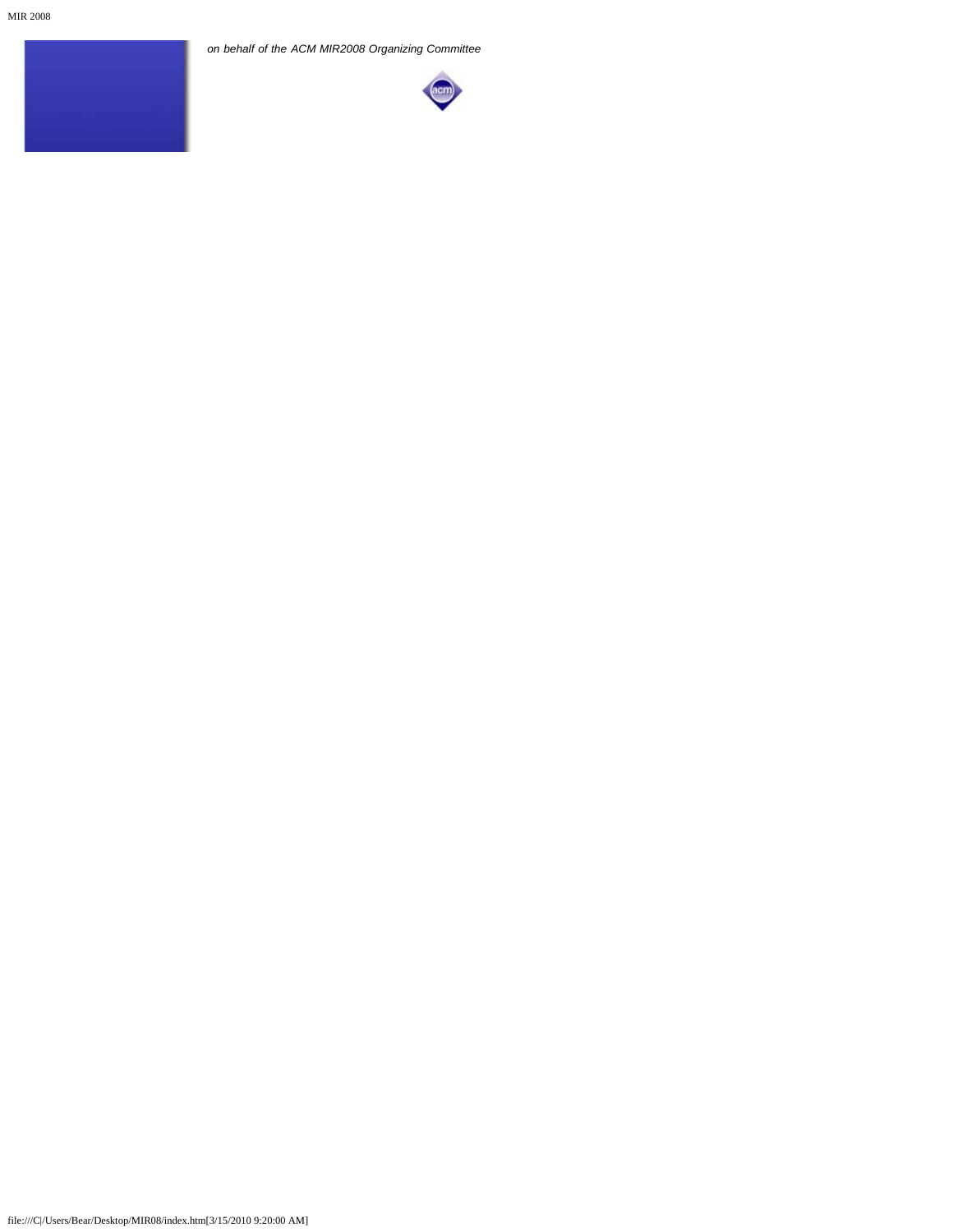# <span id="page-2-0"></span>*Welcome to MIR2008*

The ACM International Conference on Multimedia Information Retrieval is a premier scientific meeting for discussing the latest advances in the area of multimedia retrieval. All papers in the main track must be high quality original papers which address important issues in multimedia exploration, summarization and retrieval including, but not limited to:

**Exploration** of media archives - browsing, experiential computing Interfaces for multimedia exploration, visualization, query and retrieval Indexing and search of multimedia data: images, video, audio, multi-modal systems Digital life experience analysis and retrieval - life logs, digital immortality, life bits Video surveillance browsing and retrieval, object detection and recognition, archiving Learning and relevance feedback in multimedia retrieval Applications - world wide web searching, preserving cultural heritage, trademark search, data mining, person identification, scientific media, bio-computing and medical multimedia mining/indexing

Brave New Topics Session - emerging frontier theories and applications in MIR.

### Invited Speakers

Prof. Thomas S. Huang , University of Illinois at Urbana-Champaign

Prof. Shih-Fu Chang, Columbia University

Prof. Ramesh Jain, University of California, Irvine

### Conference Poster: [View](#page-18-0)

[http://press.liacs.nl/mir2008/mir08poster.pdf](#page-18-0)

### Post Conference Summary

This year we received 308 unique full paper submissions of which 262 papers were selected by the organizing committee for the double-blind peer review process. Based upon the peer reviews of the program committee, 21 percent or 56 papers were accepted for the scientific research track including both oral and poster presentations.

The response from the scientific community was overwhelming. The initial conference seating was sold out early. With the help of Prof. El-Saddik and the Pan-Pacific Hotel, we were able to switch to a space more than double the original size; and we still had only standing room left.

First and foremost, thanks and appreciation goes to all of the organizers and community members of the previous MIR, CARPE, and VSSN related workshops for their ground breaking work and support. Research communities and conferences require strong foundations and in our case we could draw from a rich history of related activities. The support and involvement of Kiyo Aizawa, Mark Zhang, and Alberto del Bimbo contributed significantly to the international and cross-community appeal of this meeting.

We are also grateful to all of the members of the program committee and the additional reviewers. Their reviews of the submissions played a pivotal role in the quality of the conference. Moreover, Erwin Bakker and Alberto del Bimbo did an excellent job in organizing the enormous double-blind peer review and paper selection process. The paper review and decisions tasks were distributed between the program chairs to ensure no conflicts of interest. Mark Huiskes and Mark Zhang did excellent work in the critical mission of having the conference run smoothly.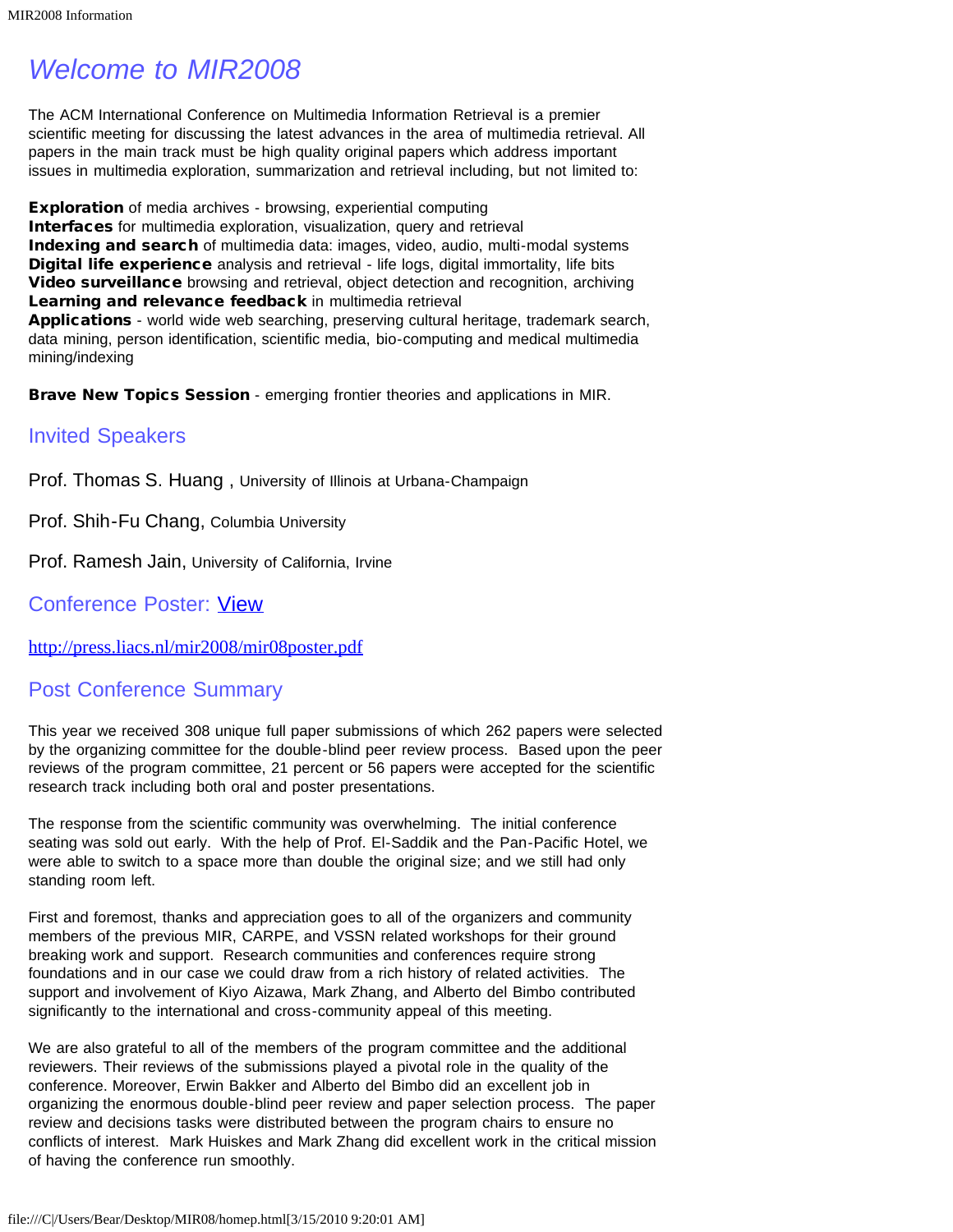Finally, we greatly appreciated the support of the ACM SIGMM through Klara Nahrstedt and Nevenka Dimitrova.

Best wishes,

Michael Lew

*on behalf of the ACM MIR2008 Organizing Committee*

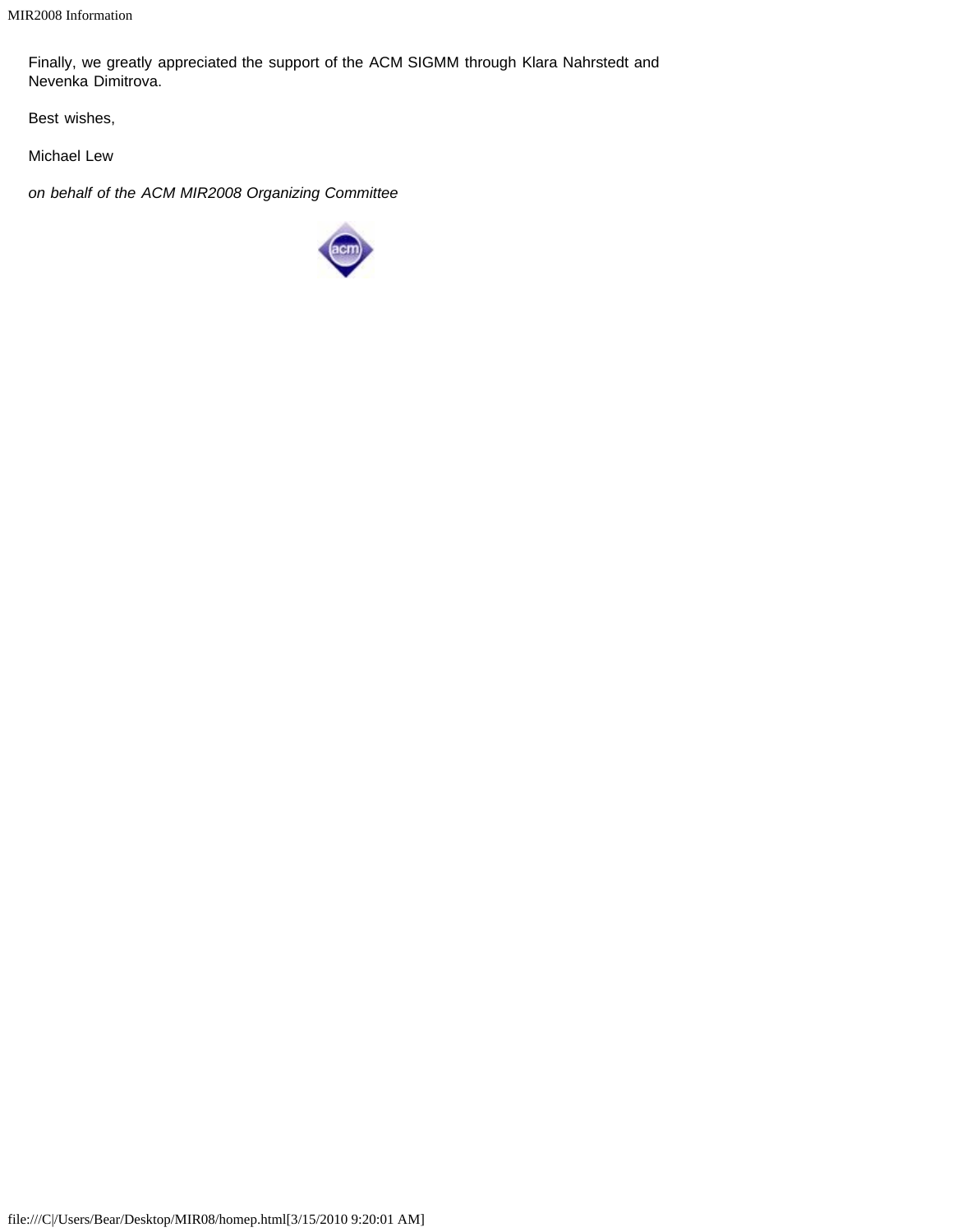# <span id="page-4-0"></span>*MIR 2008 Program*

ACM International Conference on Multimedia Information Retrieval October 30-31, 2008, Vancouver, Canada

### Day 1

9:00 – 9:05 Opening - Michael S. Lew 9:05 - 10:00 Keynote - Thomas S. Huang, University of Illinois at UC What are the 7 Millennium Problems in Multimedia Information Retrieval? 10:00 – 10:30 Coffee 10:30 - 12:10 Brave New Topics (Chair: Mark Zhang, SUNY Binghamton) Mining GPS Traces and Visual Words for Event Classification (Invited) *Junsong Yuan, Jiebo Luo, Ying Wu,* Kodak Research Laboratories Combining Image Descriptors to Effectively Retrieve Events from Visual Lifelogs *Aiden R. Doherty, Ciarán Ó Conaire, Michael Blighe, Alan F. Smeaton, Noel E. O'Connor,* Dublin City University Monitoring Visual Focus of Attention via Local Discriminant Projection *Honggang Zhang, Lorant Toth, Weihong Deng, Jun Guo, Jie Yang,* Carnegie Mellon University SpiritTagger: A Geo-Aware Tag Suggestion Tool Mined from Flickr *Emily Moxley, Jim Kleban, B.S. Manjunath,* University of California, Santa Barbara Locating Key Views for Image Indexing of Spaces *Hongyuan Cai, Jiang Yu Zheng,* Indiana Univ. Purdue Univ. Indianapolis 12:10 – 12:30 ACM MIR Flickr Retrieval Evaluation - *Mark Huiskes, Michael S. Lew* 12:30 – 13:50 Lunch 13:50 - 15:30 Image Retrieval (Chair: Shih-Fu Chang, Columbia University) Face Annotation for Personal Photos Using Context-Assisted Face Recognition *Jae Young Choi, Seungji Yang, Yong Man Ro, Konstantinos N. Plataniotis,* Information and Communication University A String Matching Approach for Visual Retrieval and Classification *Mei-Chen Yeh, Kwang-Ting Cheng,* University of California, Santa Barbara Large Scale Image Copy Detection Evaluation *Bart Thomee, Erwin M. Bakker, Mark J. Huiskes, Michael S. Lew,* Leiden University Diversifying Image Search with User Generated Content *Roelof van Zwol, Vanessa Murdock, Lluis Garcia Pueyo, Georgina Ramirez,* Yahoo! Research Automatic Image Tagging as a Random Walk with Priors on the Canonical Correlation Subspace *Timothée Bailloeul, Caizhi Zhu, Yinghui Xu,* Ricoh Software Research Center 15.30 – 16.00 Coffee break 16:00 - 16:20 Poster Boaster Session (Chair: Mark Huiskes, Leiden University) 16:20 – 17:30 Poster Session 1 *19.00 – 22.00 MIR Dinner Cruise*

Day 2

9:00 - 9:40 Frontier Talk 1 - Ramesh Jain, University of California, Irvine (Chair: Michael S. Lew, Leiden University) Multimedia Information Retrieval: Watershed Moments

9.40 - 10.00 Poster Boaster Session (Chair: Mark Huiskes, Leiden University)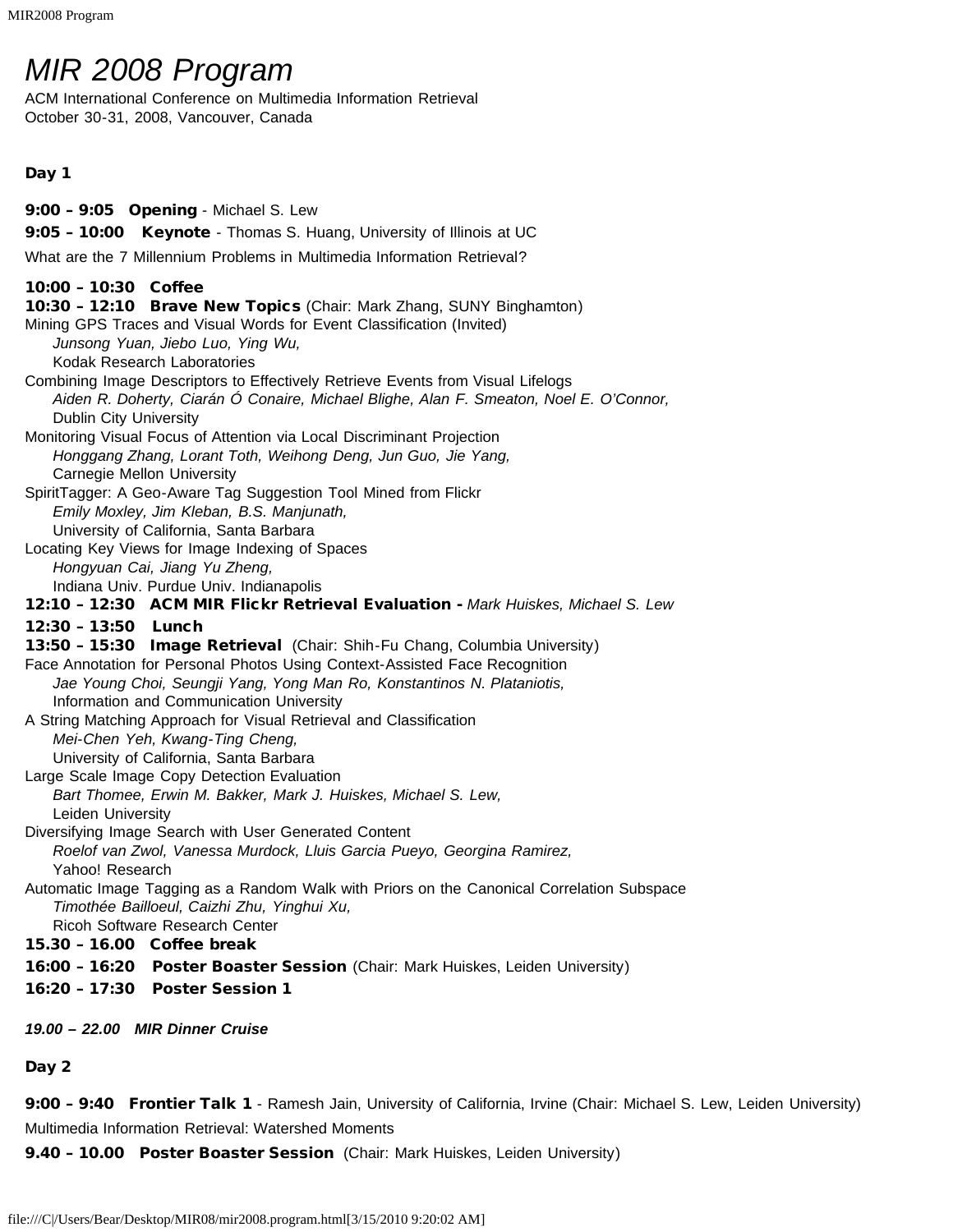MIR2008 Program

### 10.00 – 10.30 Coffee break

10.30 - 11:10 Frontier Talk 2 - Shih-Fu Chang, Columbia University (Chair: Mark Zhang, SUNY Binghamton)

CuZero: Embracing the Frontier of Interactive Visual Search for Informed Users

- 11:10 12:30 Poster Session 2
- 12:30 14:00 Lunch
- 14:00 15:40 3D Object Retrieval (Chair: Alberto del Bimbo, University of Florence)
- A Rectilinearity Measurement for 3D Meshes

*Zhouhui Lian, Paul L. Rosin, Xianfang Sun,*

Beihang University and Cardiff University

Multiresolution Wavelet Analysis of Shape Orientation for 3D Shape Retrieval *Zhenbao Liu, Jun Mitani, Yukio Fukui, Seiichi Nishihara,*

University of Tsukuba

Ranking on Semantic Manifold for Shape-Based 3D Model Retrieval *Ryutarou Ohbuchi, Toshiya Shimizu,*

University of Yamanashi

Unsupervised Modeling and Recognition of Object Categories with Combination of Visual Contents and Geometric Similarity Links *Gunhee Kim, Christos Faloutsos, Martial Hebert,*

Carnegie Mellon University

Outdoors Augmented Reality on Mobile Phone using Loxel-based Visual Feature Organization

*Gabriel Takacs, Vijay Chandrasekhar, Natasha Gelfand, Yingen Xiong, Wei-Chao Chen, Thanos Bismpigiannis, Radek Grzeszczuk, Kari Pulli, Bernd Girod,*

Stanford University

### 15:40 – 16:00 Coffee break

16:00 – 17:40 Video Retrieval and Concept Detection (Chair: Mark Zhang, SUNY Binghamton)

Video Copy Detection Based on Source Device Characteristics: A Complementary Approach to Content-Based Methods *Sevinc Bayram, Husrev Taha Sencar, Nasir Memon,* NYU Poly

Collaborative Learning for Image and Video Annotation *Bo Geng, Linjun Yang, Chao Xu, Xian-Sheng Hua,* Peking University

An Efficient Algorithm for Keyframe-based Motion Retrieval in the Presence of Temporal Deformations *Andreas Baak, Meinard Müller, Hans-Peter Seidel,* Max-Planck-Institut für Informatik

Assessing Concept Selection for Video Retrieval *Bouke Huurnink, Katja Hofmann, Maarten de Rijke,* University of Amsterdam

A Framework for Classifier Adaptation and its Applications in Concept Detection. *Jun Yang, Alexander G. Hauptmann,* Carnegie Mellon University

17:40 – 17:45 Closing - Michael S. Lew

### Poster Session 1

### Audio Retrieval

A Critical Assessment of Spoken Utterance Retrieval through Approximate Lattice Representations *Siavash Kazemian, Frank Rudzicz, Gerald Penn, Cosmin Munteanu* A Generalized Graph-Spectral Approach to Melodic Modeling and Retrieval *Alberto Pinto, Paolo Tagliolato* Content-based Mood Classification for Photos and Music *Peter Dunker, Stefanie Nowak, André Begau, Cornelia Lanz* Large-Scale Content-Based Audio Retrieval from Text Queries *Gal Chechik, Eugene Ie, Martin Rehn, Samy Bengio, Dick Lyon* On Enabling Techniques for Personal Audio Content Management *Tommi Lahti, Marko Helén, Olli Vuorinen, Eero Väyrynen, Juha Partala, Johannes Peltola, Satu-Marja Mäkelä* Searching Musical Audio Datasets by a Batch of Multi-Variant Tracks *Yi Yu, J. Stephen Downie, Lei Chen, Vincent Oria, Kazuki Joe*

### Image Retrieval

An Efficient Image Normalization Method for Face Recognition under Varying Illuminations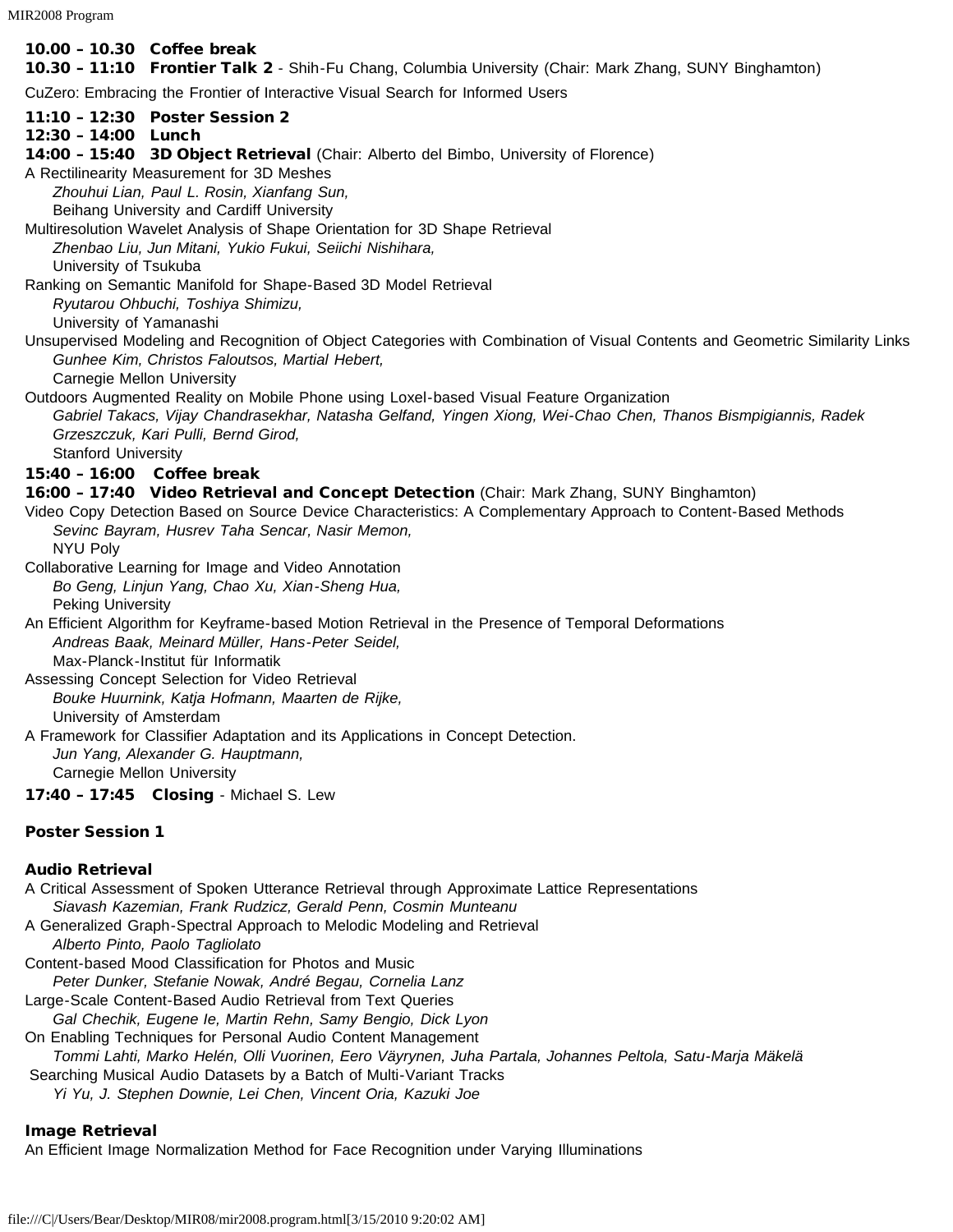*Moonhwi Lee, Cheong Hee Park* Can Relevance of Images be Inferred from Eye Movements? *Arto Klami, Craig Saunders, Téofilo E. de Campos, Samuel Kaski* Cross-Media Manifold Learning for Image Retrieval & Annotation *Xianming Liu, Rongrong Ji, Hongxun Yao, Pengfei Xu, Xiaoshuai Sun, Tianqiang Liu* Extracting Contextual Information from Multi-user Systems for Improving Annotation-based Retrieval of Image Data *Johanna Vompras, Thomas Scholz, and Stefan Conrad* Graph-based Multiple-Instance Learning for Object-based Image Retrieval *Changhu Wang, Lei Zhang, Hong-Jiang Zhang* Image Retrieval using Query by Contextual Example *Nikhil Rasiwasia, Nuno Vasconcelos* Late Fusion of Heterogeneous Methods for Multimedia Retrieval of Images *Hugo Jair Escalante, Carlos A. Hérnandez, L. Enrique Sucar, Manuel Montes* Learning Tag Relevance by Neighbor Voting for Social Image Retrieval *Xirong Li, Cees G.M. Snoek, Marcel Worring* Multimodal Photo Annotation and Retrieval on a Mobile Phone *Xavier Anguera, JieJun Xu, Nuria Oliver* Ontology Enhanced Web Image Retrieval: Aided by Wikipedia & Spreading Activition Theory *Huan Wang, Xing Jiang, Liang-Tien Chia, Ah-Hwee Tan* Salient points in Multimedia Retrieval Interest Points based on Maximization of Distinctiveness *Ard Oerlemans, Michael S. Lew* A Salient-Point Signature for 3D Object Retrieval *Indriyati Atmosukarto, Linda G. Shapiro*

Component Based Shape Retrieval Using Differential Profiles *Lei Ding, Mikhail Belkin* Robust Foreground Segmentation Based on Two Effective Background Models *Xi Li, Weiming Hu, Zhongfei Zhang, Xiaoqin Zhang*

### Poster Session 2

### Video Concept, Action and Retrieval

Action Video Retrieval based on Atomic Action Vocabulary *Sang-Hack Jung, Yanlin Guo, Rakesh Kumar* Optimizing Video Search Reranking via Minimum Incremental Information Loss *Yuan Liu, Tao Mei, Xiuqing Wu, Xian-Sheng Hua* Human Activity Localization via Sequential Change Detection *Alexia Briassouli, Ioannis Kompatsiaris* Place Retrieval with Graph-based Place-View Model *Xiaoshuai Sun, Rongrong Ji, Hongxun Yao, Pengfei Xu, Tianqiang Liu, Xianming Liu* Solving the Label Resolution Problem in Supervised Video Content Classification *Ullas Gargi, Jay Yagnik* Spatio-Temporal Features for Robust Content-Based Video Copy Detection *Geert Willems, Tinne Tuytelaar, Luc Van Gool* Spatio-Temporal Pyramid Matching for Sports Videos *Jaesik Choi, Won J. Jeon, Sang-Chul lee* Transductive Multi-Label Learning for Video Concept Detection *Jingdong Wang, Yinghai Zhao, Xiuqing Wu, Xian-Sheng Hua* View-Invariant Action Recognition using Interest Points *Yang Yuedong, Hao Aimin, Zhao Qinping*

### Multimedia Retrieval and Modeling

An Efficient Indexing Structure for Multimedia Data *Thierry Urruty, Chabane Djeraba, Joemon M. Jose* Applications of Description Logics to Improve Multimedia Information Retrieval for Efficient Educational Tools *Serge Linckels, Christoph Meinel* Improving Object Detection by Removing Noisy Samples from Training Sets *Gunawan Herman, Getian Ye, Jie Xu, Bang Zhang*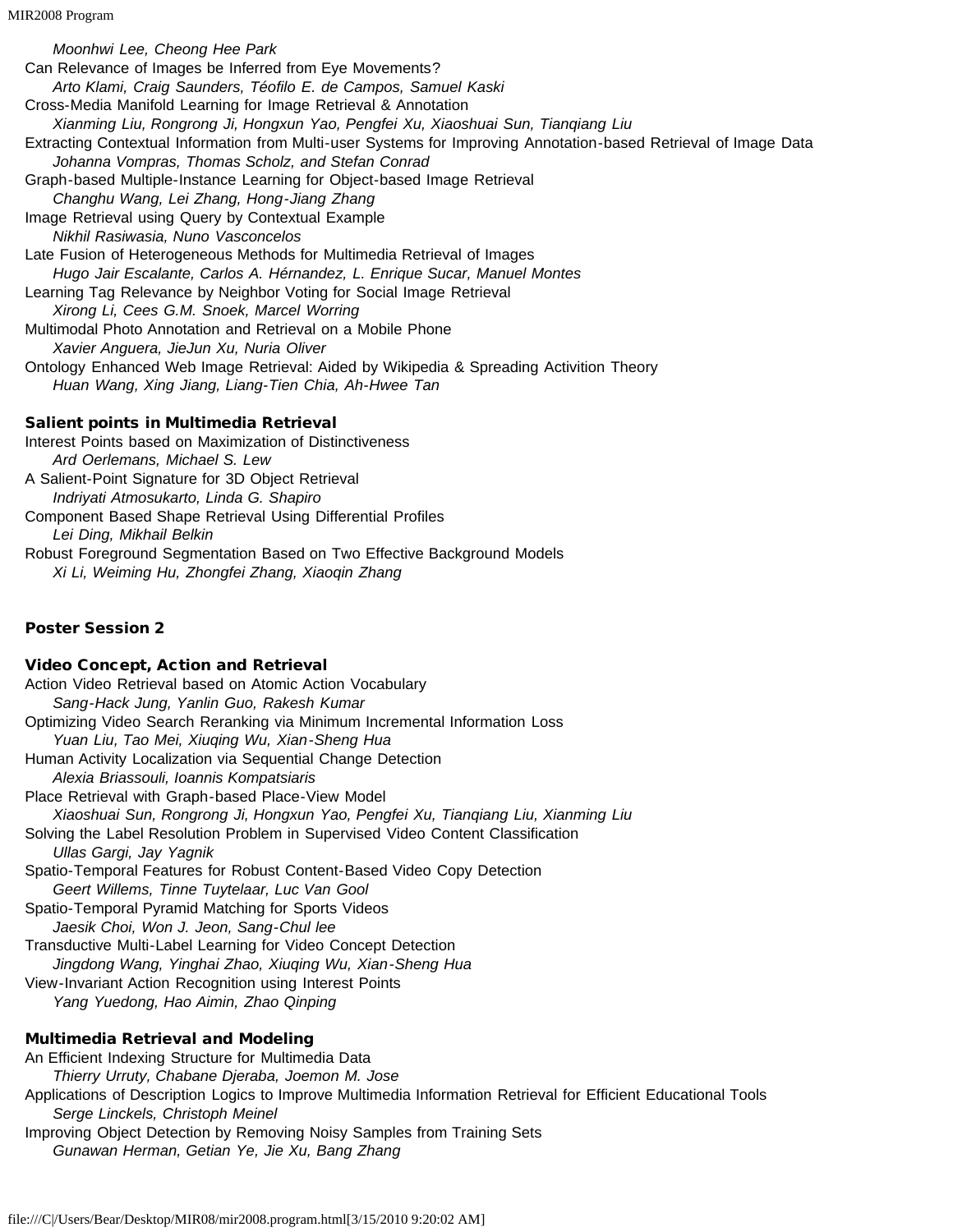Perplexity-based Evidential Neural Network Classifier Fusion using MPEG-7 Low-level Visual Features *Rachid Benmokhtar, Benoit Huet* Semantic Lattices for Multiple Annotation of Images *Anne-Marie Tousch, Stéphane Herbin, Jean-Yves Audibert*

Towards a Structure-based Multimedia Retrieval Model *Mouna Torjmen, Karen Pinel-Sauvagnat, Mohand Boughanem*

### Multimedia Browsing and Summarization

A Novel Approach to Enable Semantic and Visual Image Summarization for Interactive Exploration *Jianping Fan* A Set Theoretical Method for Video Synopsis *Min Xu, Stan Z. Li, Bin Li, Xiao-Tong Yuan, Shi-Ming Xiang* Aggregated Cross-Media News Visualization and Personalization *Cyril Rohr, Dian Tjondronegoro* "Inside the Bible": Segmentation, Annotation and Retrieval for a New Browsing Experience *Costantino Grana, Daniele Borghesani, Simone Calderara, Rita Cucchiara* Multimedia Ontology Learning for Automatic Annotation and Video Browsing *Anupama Mallik, P. Poornachander, Santanu Chaudhury*

### Organizing Committee

General Chair: *Michael Lew, Leiden University* Program Co-Chairs: *Alberto del Bimbo, University of Florence; Erwin Bakker, Leiden University* Brave New Topics Chair: *Mark Zhang, SUNY Binghamton* Publicity Chair: *Mark Huiskes, Leiden University* Asian Liaison: *Kiyo Aizawa, University of Tokyo* Local Arrangements: *Brooke Hardy, ACM; Charles Buck Krasic, Univ. of British Colombia* SIG MM Chair: *Klara Nahrstedt, Univ. of Illinois* SIG MM Director of Conferences: *Nevenka Dimitrova, Philips Research*

### Program Committee

*Narendra Ahuja, University of Illinois at UC, USA Kiyo Aizawa, University of Tokyo, Japan Erwin Bakker, Leiden University, The Netherlands Alberto Del Bimbo, University of Florence, Italy Xavier Binefa, University of Barcelona, Spain Shih-Fu Chang, Columbia University, USA Tsuhan Chen, Carnegie Mellon University, USA Qiang Cheng, Wayne State University, USA Tat-Seng Chua, National University of Singapore, Singapore William Grosky, University of Michigan-Dearborn, USA Alan Hanjalic, TU Delft, The Netherlands Richard Harvey, University of East Anglia, UK Thomas Huang, University of Illinois at UC, USA Mark Huiskes, Leiden University, The Netherlands Horace Ip, City University of Hong Kong, China Alex Jaimes, FujiXerox, Japan Joemon Jose, University of Glasgow, UK Avi Kak, Purdue University, USA Anil Kokaram, Trinity College, Ireland Suh-Yin Lee, National Chiao Tung University, Taiwan Michael Lew, Leiden University, The Netherlands Clement Leung, Victoria University, Australia Paul Lewis, University of Southampton, UK Jan Nesvadba, Philips Research, The Netherlands Vincent Oria, New Jersey Institute of Technology, USA Stefan Rueger, Imperial College, UK*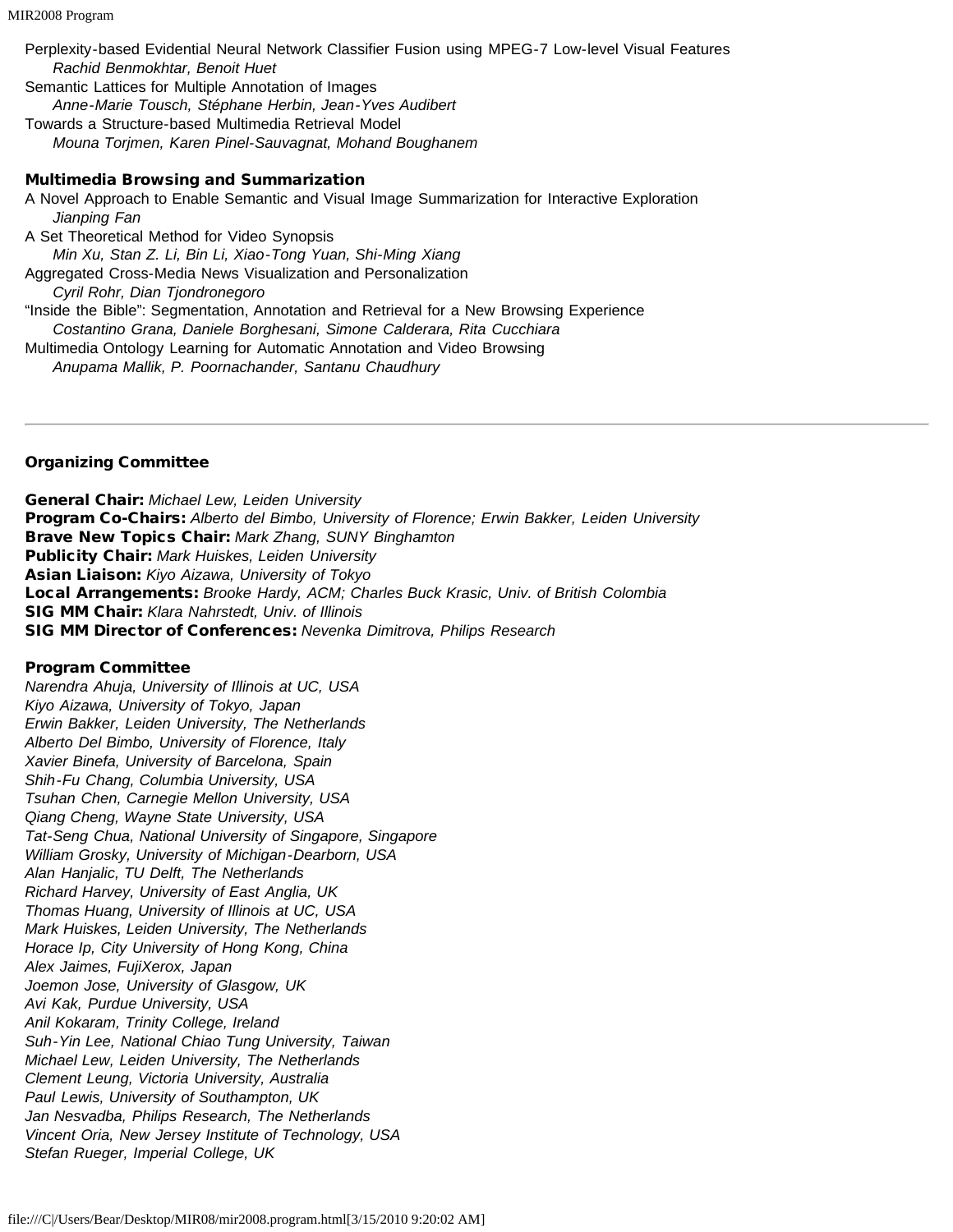MIR2008 Program

*Shin'ichi Satoh, National Institute of Informatics, Japan Stan Sclaroff, Boston University, USA Behzad Shahraray, ATT Research, USA Linda Shapiro, University of Washington, USA Alan Smeaton, Dublin City University, Ireland Sanghoon Sull, Korea University, South Korea Qi Tian, University of Texas at San Antonio, USA James Wang, Penn State University, USA Xin-Jing Wang, Microsoft Research Asia Zhongfei Zhang, Binghamton University, USA Xiang (Sean) Zhou, Siemens Research, USA*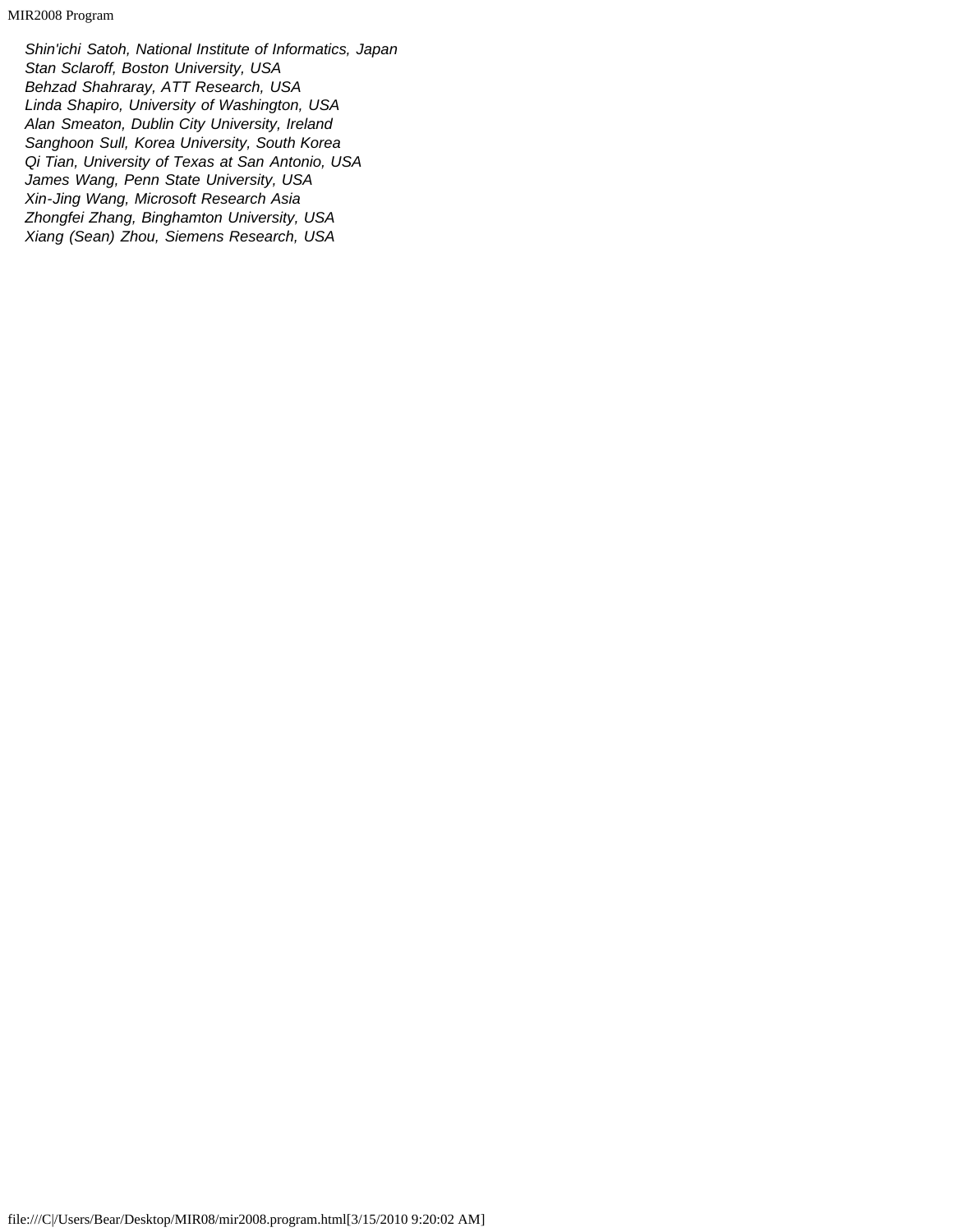# <span id="page-9-0"></span>*Organizing Committee*

General Chair **[Michael Lew,](javascript:if(confirm() Leiden University** 

Program Co-Chairs [Alberto del Bimbo,](javascript:if(confirm() University of Florence [Erwin Bakker,](javascript:if(confirm() Leiden University

Brave New Topics Chair [Mark Zhang,](javascript:if(confirm() SUNY Binghamton

Publicity Chair **[Mark Huiskes](javascript:if(confirm(), Leiden University** 

Asian Liaison [Kiyo Aizawa](javascript:if(confirm(), University of Tokyo

Local Arrangements Brooke Hardy, ACM Charles Buck Krasic, Univ. of British Colombia

SIG MM Chair Klara Nahrstedt, Univ. of Illinois

SIG MM Director of Conferences Nevenka Dimitrova, Philips Research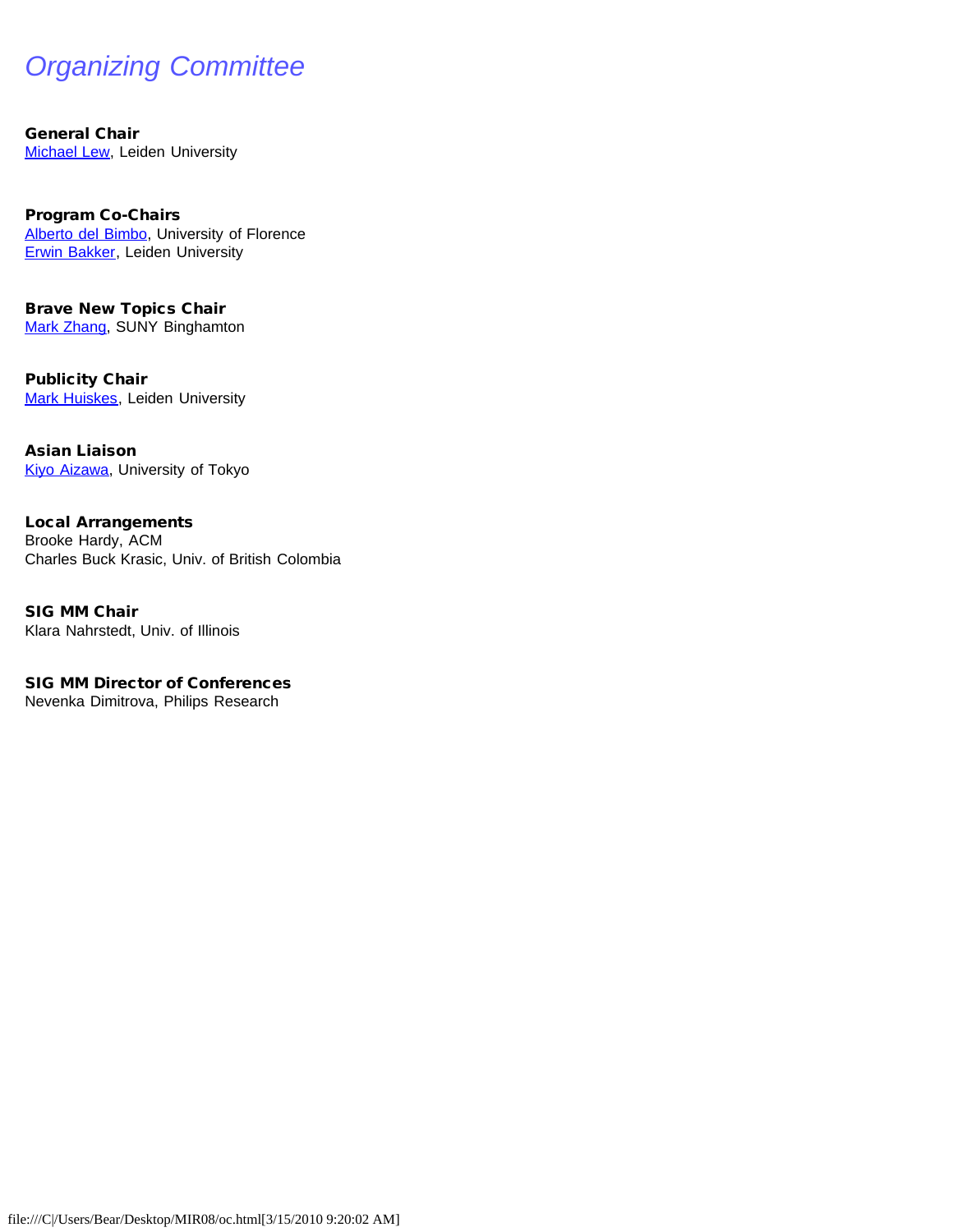# <span id="page-10-0"></span>*Program Committee*

Narendra Ahuja, University of Illinois at UC, USA Kiyo Aizawa, University of Tokyo, Japan Erwin Bakker, Leiden University, The Netherlands Alberto Del Bimbo, University of Florence, Italy Xavier Binefa, University of Barcelona, Spain Shih-Fu Chang, Columbia University, USA Tsuhan Chen, Carnegie Mellon University, USA Qiang Cheng, Wayne State University, USA Tat-Seng Chua, National University of Singapore, Singapore William Grosky, University of Michigan-Dearborn, USA Alan Hanjalic, TU Delft, The Netherlands Richard Harvey, University of East Anglia, UK Thomas Huang, University of Illinois at UC, USA Mark Huiskes, Leiden University, The Netherlands Horace Ip, City University of Hong Kong, China Alex Jaimes, FujiXerox, Japan Joemon Jose, University of Glasgow, UK Avi Kak, Purdue University, USA Anil Kokaram, Trinity College, Ireland Suh-Yin Lee, National Chiao Tung University, Taiwan Michael Lew, Leiden University, The Netherlands Clement Leung, Victoria University, Australia Paul Lewis, University of Southampton, UK Jan Nesvadba, Philips Research, The Netherlands Vincent Oria, New Jersey Institute of Technology, USA Stefan Rueger, Imperial College, UK Shin'ichi Satoh, National Institute of Informatics, Japan Stan Sclaroff, Boston University, USA Behzad Shahraray, ATT Research, USA Linda Shapiro, University of Washington, USA Alan Smeaton, Dublin City University, Ireland Sanghoon Sull, Korea University, South Korea Qi Tian, University of Texas at San Antonio, USA James Wang, Penn State University, USA Xin-Jing Wang, Microsoft Research Asia Zhongfei Zhang, Binghamton University, USA Xiang (Sean) Zhou, Siemens Research, USA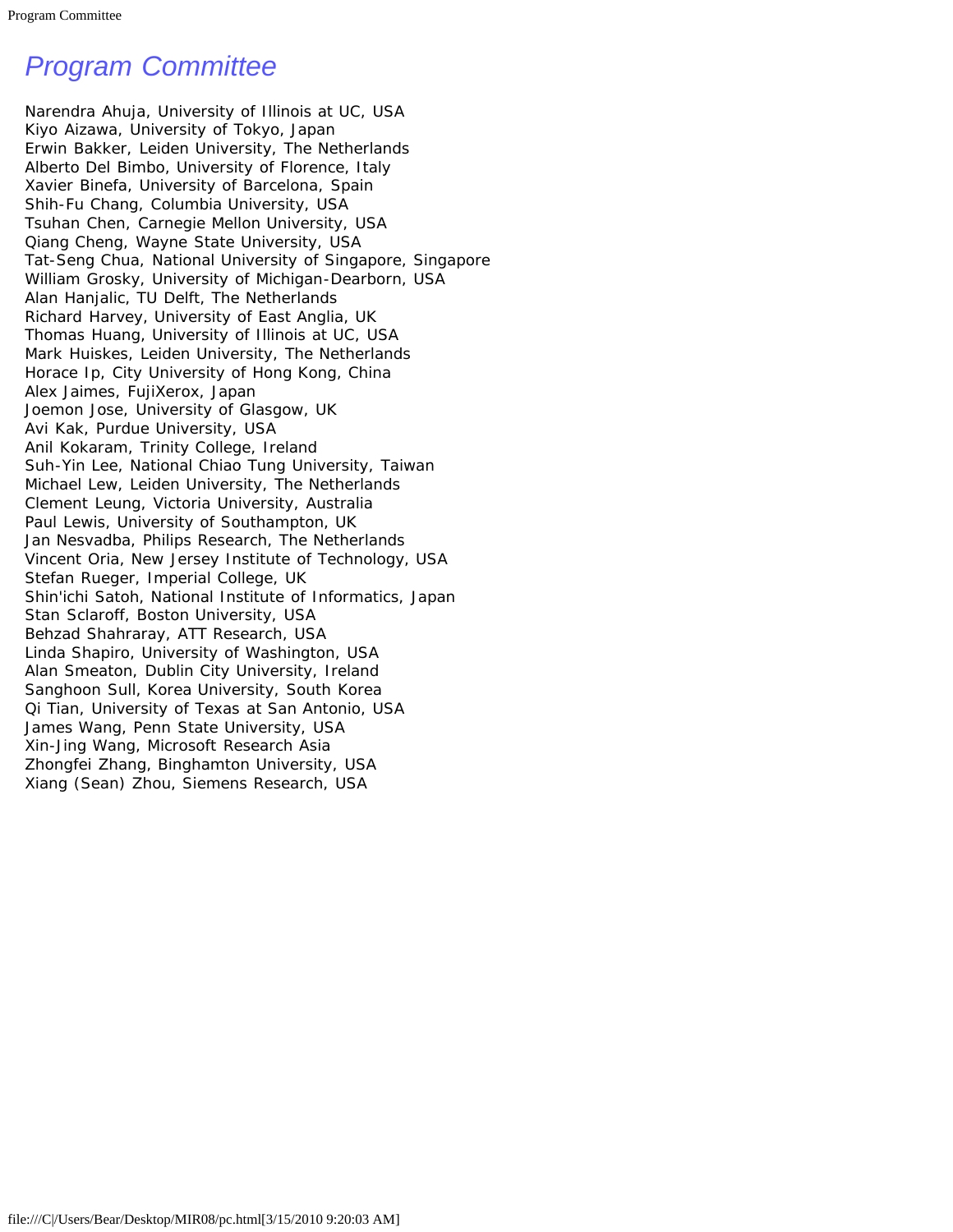<span id="page-11-0"></span>Important Dates

# *Important Dates*

Submission Deadline: June 23rd, 2008 at 11:59pm (Timezone: USA Pacific Time, GMT -08:00)

Acceptance Notification Date: July 14th, 2008

Camera Ready Papers Due: July 20th, 2008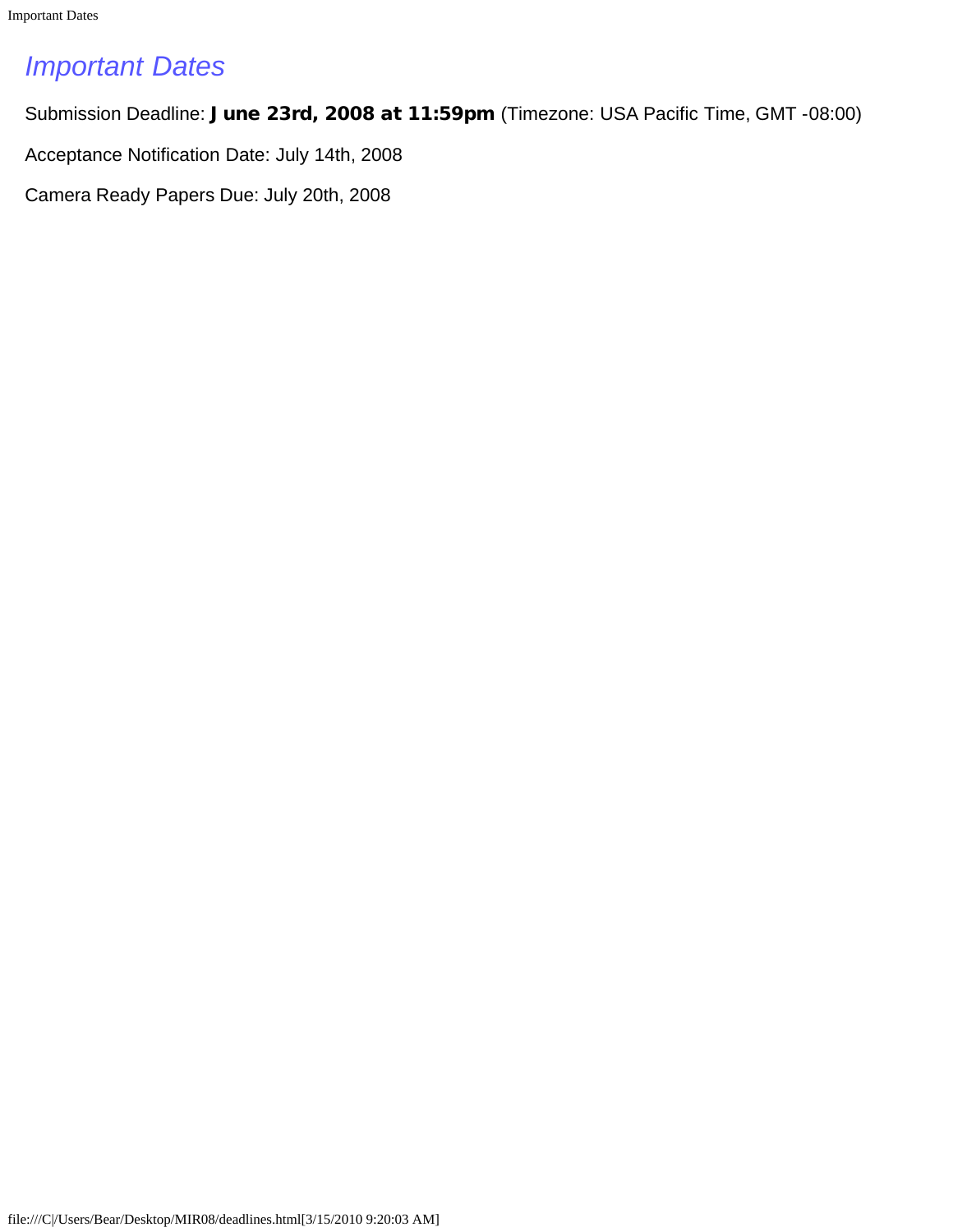# <span id="page-12-0"></span>MIR 2008

ACM International Conference on Multimedia Information Retrieval October 30-31, 2008 Vancouver, Canada (colocated with ACM Multimedia 2008)

www.mir2008.org

### Invited Speakers

Prof. Thomas S. Huang, University of Illinois at Urbana-Champaign

Prof. Shih-Fu Chang, Columbia University

Prof. Ramesh Jain, University of California, Irvine

### Important Dates

June 23rd, 2008: Paper Submission

July 14th, 2008: Acceptance Notification

July 20th, 2008: Camera Ready Papers Due

### **Overview**

The ACM International Conference on Multimedia Information Retrieval is a premier scientific meeting for discussing the latest advances in the area of multimedia retrieval. All papers in the main track must be high quality original papers which address important issues in multimedia exploration, summarization and retrieval including, but not limited to:

**Exploration** of media archives - browsing, experiential computing Interfaces for multimedia exploration, visualization, query and retrieval Indexing and search of multimedia data: images, video, audio, multi-modal systems Digital life experience analysis and retrieval - life logs, digital immortality, life bits Video surveillance browsing and retrieval, object detection and recognition, archiving Learning and relevance feedback in multimedia retrieval Applications - world wide web searching, preserving cultural heritage, trademark search, data mining, person identification, scientific media, bio-computing and medical multimedia mining/indexing (MRI, CT, ...)

**Brave New Topics Session** - for emerging frontier theories or applications in MIR. Note that the typical novelty requirement in this session is much higher than the regular paper submissions.

### Paper Submission

Double-blind full papers (preferably 6-8 pages in the ACM style sheet in English), should be submitted through the website submission system. We recommend the authors not give any indications of authorship in the text.

### [www.mir2008.org](javascript:if(confirm()

### Organizing Committee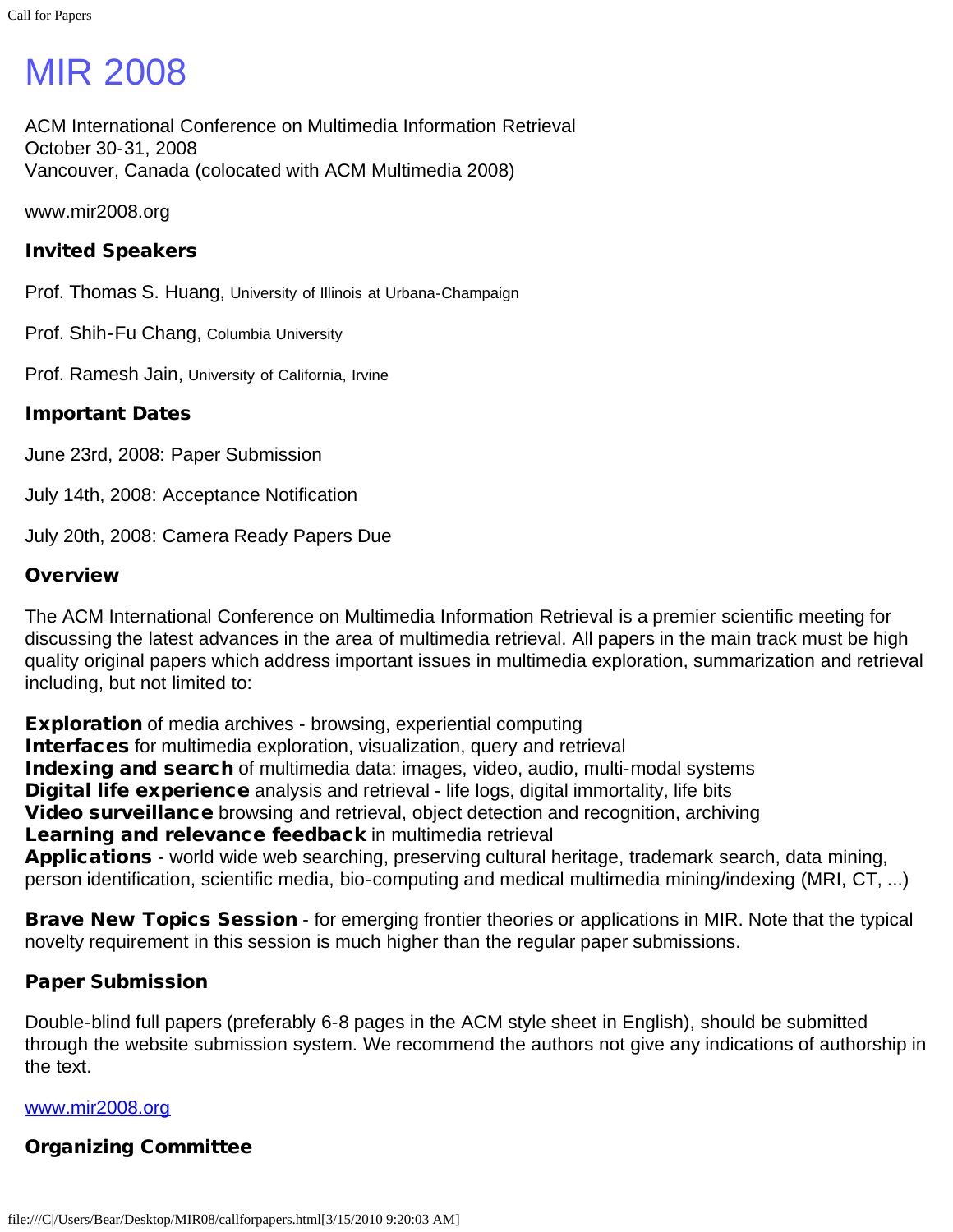Call for Papers

General Chair: Michael Lew (Leiden University)

Program Co-Chairs: Alberto del Bimbo (University of Florence), Erwin Bakker (Leiden University)

Brave New Topics Chair: Mark Zhang (SUNY Binghamton)

Publicity Chair: Mark Huiskes (Leiden University)

Asian Liaison: Kiyo Aizawa (University of Tokyo)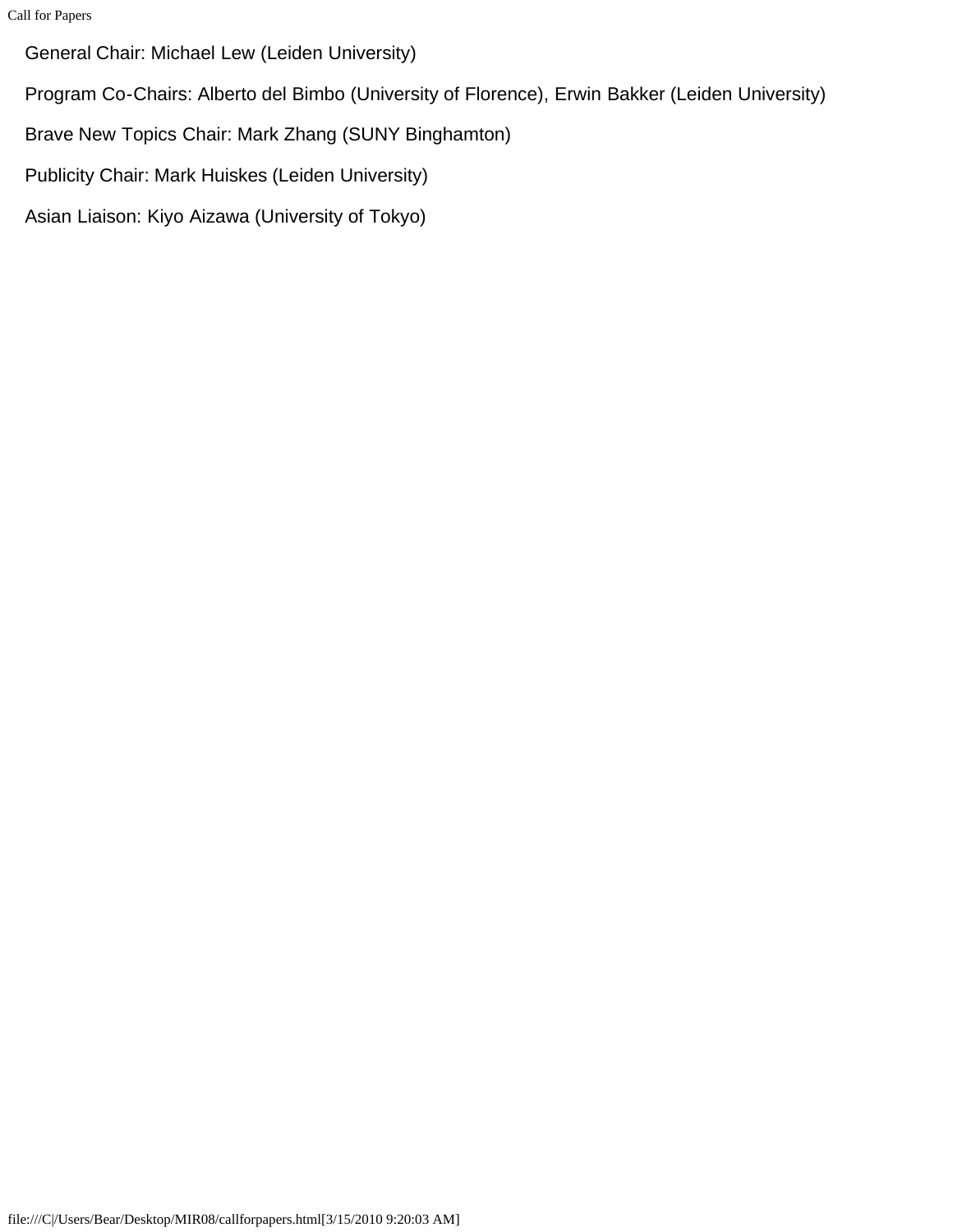# <span id="page-14-0"></span>*Presenter Information*

All of the talks were designated by the PC Committee as either Oral or Poster Presentation. The type of talk was mentioned in the acceptance email sent to you.

### Oral Presentation Instructions

You should arrive at least 15 minutes early to your session and notify the session chair that you are present. Your presentation should last around 20 minutes (17 minutes for the talk and 3 minutes for questions). Please remember to keep an eye on the Session Chair, who will give you a signal when the time is approaching to bring your presentation to a close.

### Poster Presentation Instructions

Poster presentations will be given at least an "A0" (33 inches width x 46 inches height) space.

### Boaster Session

Before the poster session there will be an opportunity to give a short (~45 sec.) oral pitch for your poster. You can also submit to the session chair, Mark Huiskes, a single PowerPoint slide which will be shown to the audience as he calls upon you to give your pitch. If you do not submit a slide, a generic one will be made which has the title and main topic.

Please send in the slide on or before Thursday 23 October to Mark.Huiskes@liacs.nl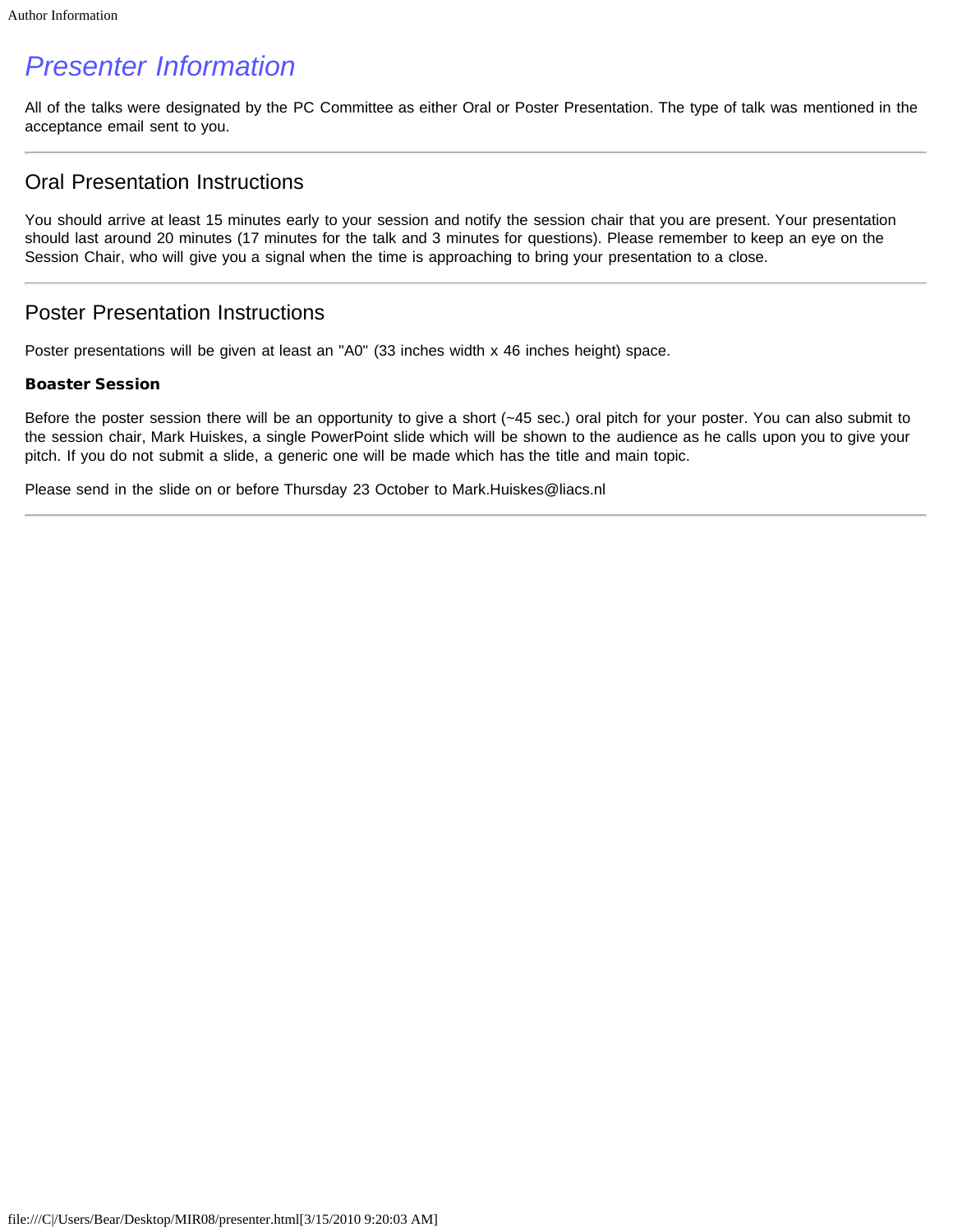# <span id="page-15-0"></span>*Registration Information*

### Registration Procedure for ACM MIR2008

*Registration for MIR2008 is closed.*

### -- Personal Information

Note, if you are the representative registrant of your accepted paper, you should indicate the paper id number you obtained from Sheridan Printing, Inc. at the bottom of the page. Note that it should be exactly 8 characters long and start with MIR - i.e. MIRa9be5

### -- Instructions

For registration for ACM MIR2008 you will have to check the box before 'MIR Conference' (it includes a banquet, coffee breaks, and CD-proceedings) at the bottom of the page.

### -- Other Fees

Here lunch tickets and extra banquet tickets can be ordered.

You finalize your registration by completing the pages:

### -- Payment & Verification

Early registration: \$320

Late registration: \$400

### -- Confirmation

Please note that once a registration is confirmed, no substitutions are allowed. Please make your selection carefully.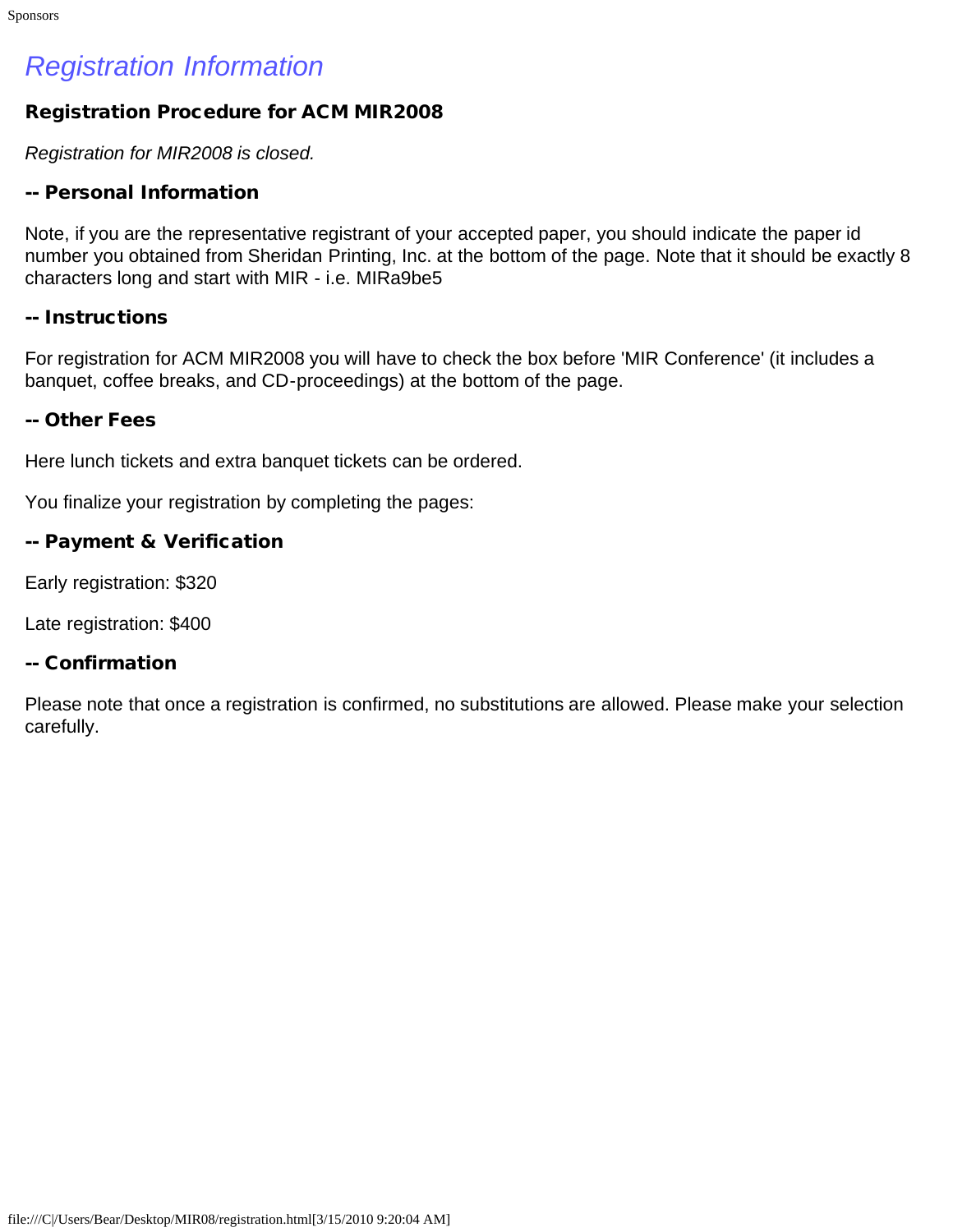# <span id="page-16-0"></span>*Sponsors and Supporters*

ACM (with SIG Multimedia)

Getty Images

HeliosTek

LIACS Media Lab, Leiden University

Microsoft Research

Netherlands Organisation for Scientific Research (NWO) under FOCUS/BRICKS grant number 642.066.603

Philips Research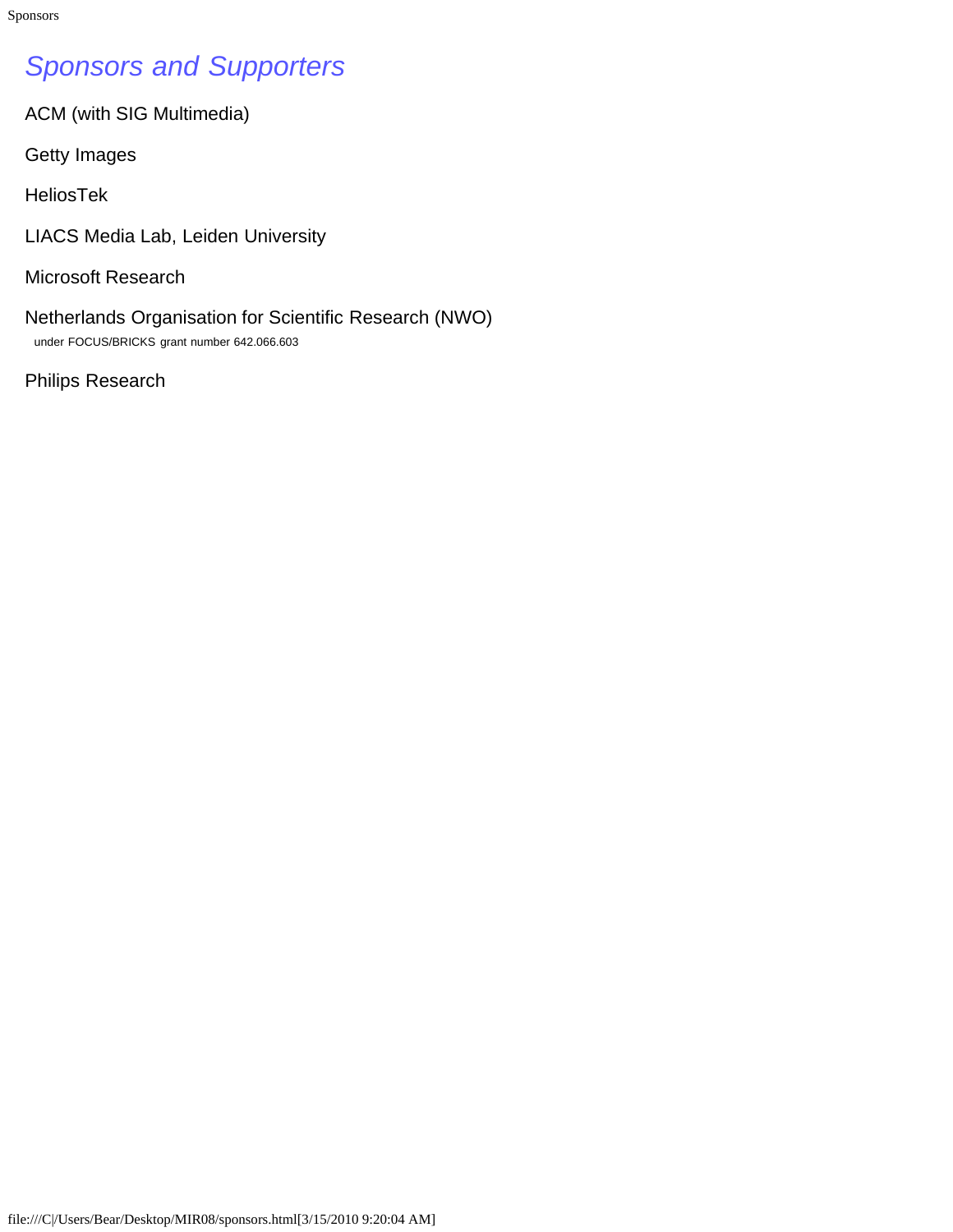# <span id="page-17-0"></span>*ACM MIR Steering Committee*

The ACM MIR steering committee was created in 2003 to be the primary advisory board on the direction and growth of the MIR community and select the chairs who will lead the MIR meetings. The steering committee members are intended to be

- (1) Internationally prominent in the MIR field
- (2) Committed to serving and improving the MIR meetings and community
- (3) Responsive to voting on MIR decisions.
- (4) Past general chairs of the ACM MIR meeting

All decisions by the committee are governed by majority vote. In the case of a tie, the chair casts the deciding vote. After a MIR scientific meeting has ended, the steering committee will extend an invitation to the general chairs to join. The term of membership is 4 years from the last time the member was a general chair of MIR. If MIR is not held 4 years later then the term is extended until the next MIR. For example, if the last time a member was a MIR general chair was in 2020, then he would be a member until and including the day before the MIR meeting of 2024. If there is not a MIR meeting in 2024 then his term expires on the day before the next MIR meeting. If there are 3 or more general chairs, only 2 will be invited to join the steering committee. When the term of a member ends or in the situation where a member has been unresponsive for a complete year, he is moved to the Alumni/Inactive section.

### Chair

Michael S. Lew, Leiden University, The Netherlands (until MIR2012)

### Members

Nozha Boujemaa, INRIA, France (until MIR2011) James Z. Wang, The Pennsylvania State University, USA (until MIR2011) Hongjiang Zhang, Microsoft Research Asia, China (until MIR2010) Qi Tian, University of Arizona, USA (until MIR2010) ACM SIGMM Designated Officer or representative

### Alumni and Inactive Members

Ramesh Jain, University of California at Irvine, USA Brigitte Kerhervé, Université de Quebec a Montréal, Canada Vincent Oria, New Jersey Institute of Technology, USA Shin'ichi Satoh, National Institute of Informatics, Japan Mario A. Nascimento, University of Alberta, Canada Noboru Babaguchi, Osaka University, Japan K Selcuk Candan, Arizona State University, USA Sibel Adali, Rensselaer Polytechnic Institute, USA Yuichi Nakamura, University of Tsukuba, Japan Uma Srinavasan, CSIRO Sydney, Australia Nicu Sebe, University of Amsterdam, The Netherlands Chabane Djeraba, LIFL, France John Smith, IBM Research, USA